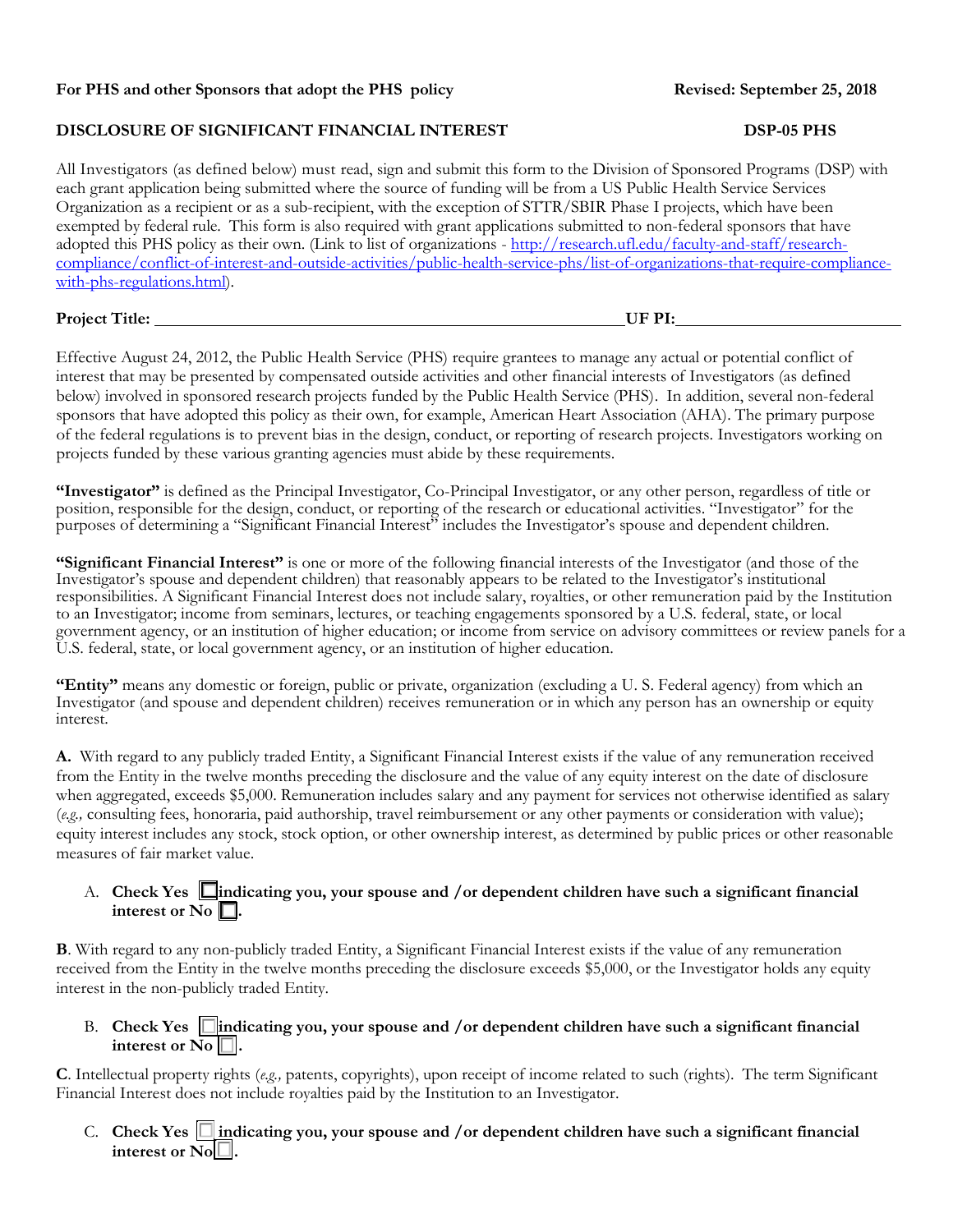- D. Investigators must disclose the occurrence of (any) reimbursed or sponsored (except when paid through the Institution) travel related to their institutional responsibilities. Not required to be disclosed is travel that is reimbursed or sponsored by a federal, state, or local government agency, an Institution of higher education, an academic teaching hospital, a medical center, or a research institute that is affiliated with an Institution of higher education.
	- **D.** Check Yes  $\Box$  indicating you do have reimbursed or paid travel (except when paid through the Institution) **and complete the PHS FCOI Reimbursed or Paid Travel Disclosure Form (part 2) of this form.**

**Check No indicating no reimbursed or paid travel**.

 One requirement of the FCOI regulation is that all investigators must complete FCOI training, before engaging in the research. UF Funding will not be released until the training is completed.

**Check Yes indicating you have taken the myUFL FCOI Training, course number DSR810.**

**Check No indicating FCOI Training has not yet been completed.**

A Significant Financial Interest or reimbursed or paid travel must be disclosed at the time of the proposal submission, but approval of the conflict of interest (with conditions if warranted) need not occur until the project has been funded, but must occur prior to expenditure of any awarded funds. The federal regulations also require that the disclosures be made annually during the course of the research or as new reportable Significant Financial Interests are obtained. An Investigator must file a new disclosure within 30 days if a new Significant Financial Interest is obtained, which is consistent with the University's requirement that any material changes to outside activities and financial interests must be reported during the academic year. Review and approval or disapproval of the interests disclosed during the course of a research project must be accomplished within 60 days.

The University's designated official(s) is responsible for reviewing each disclosure to determine if the financial interest disclosed could be affected by the proposed research or if the research could be affected by the financial interest and if a conflict of interest exists. Under the federal regulations, if a Significant Financial Interest may directly and significantly affect the design, conduct, or reporting of the research, a financial conflict will be deemed to exist. The University is required to eliminate the conflict or develop a management plan to manage the conflict. Public disclosure of the conflict is required. Conditions that might be imposed include modification of the research design or monitoring of the research by independent reviewers. If adequate measures are not feasible, the person disclosing may have to discontinue the compensated activities or divest himself/ herself of the financial interest, or discontinue the research. The person disclosing must abide by the conditions under which the research is permitted.

I declare that the information being disclosed is true and accurate under the regulations.

| Sign: | Role: Check one, PI $\Box$ Co-PI $\Box$ Other Key Personnel $\Box$ |
|-------|--------------------------------------------------------------------|
|       |                                                                    |

Print Name: